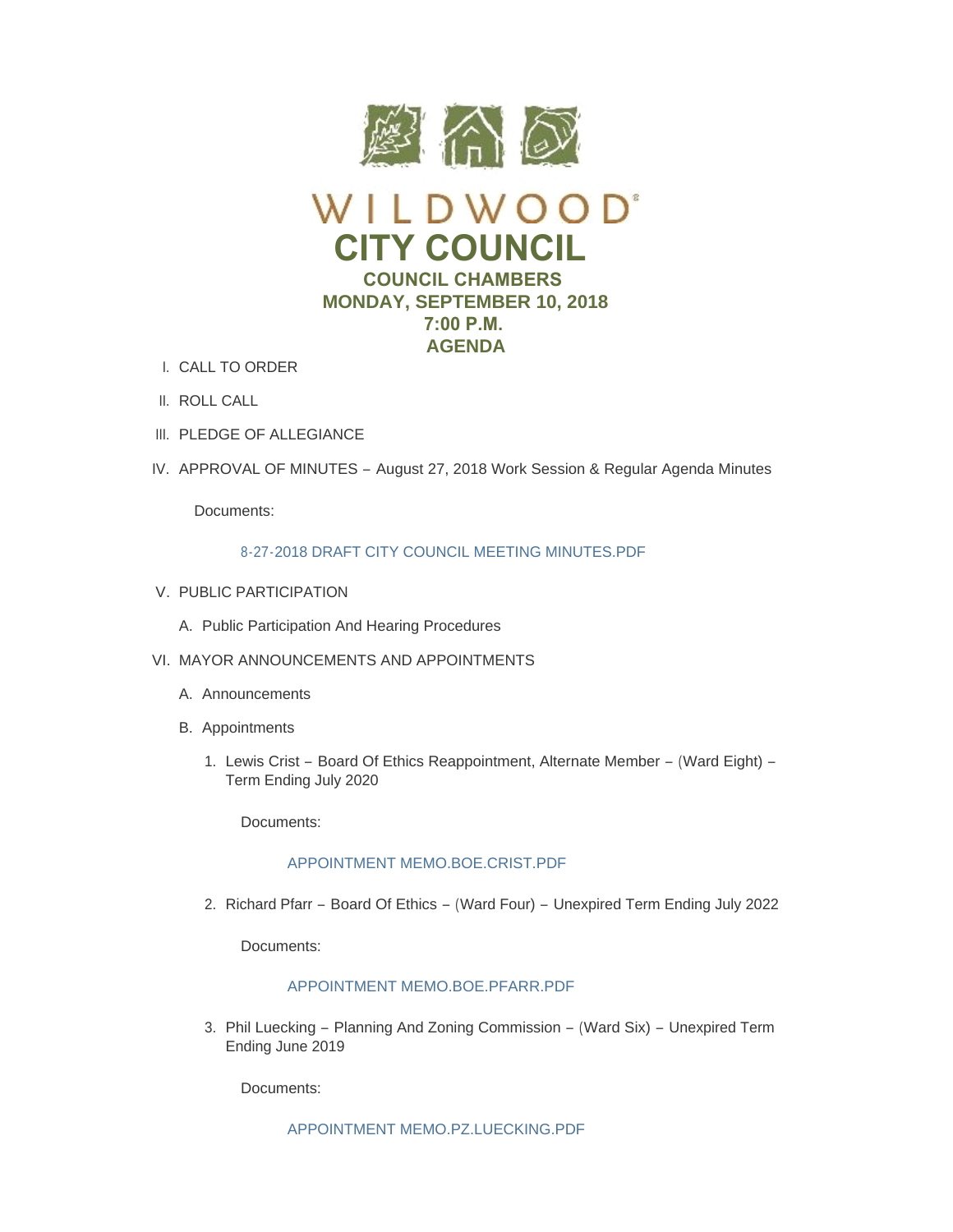4. Brian Massey – Planning And Zoning Commission – (Ward Seven) – Term Ending June 2022

Documents:

### [APPOINTMENT MEMO.PZ.MASSEY.PDF](https://www.cityofwildwood.com/AgendaCenter/ViewFile/Item/16991?fileID=24321)

- VII. PUBLIC HEARING(S)
	- A. P.Z. 8-18 City Of Wildwood Planning And Zoning Commission, C/O City Of Wildwood Department Of Planning, 16860 Main Street, Wildwood, Missouri 63040

A request for the consideration of proposed changes to Chapter 415 of the City of Wildwood's Code of Municipal Ordinances (Zoning Ordinance) that would potentially provide new regulations regarding various hearing, appeal, and notice procedures of the City set forth therein, as recommended for consideration by an Ad-Hoc Committee of City Council, which reviewed the same. **(Wards - All)**

Documents:

### [PUBLIC HEARING PZ 8-18.PDF](https://www.cityofwildwood.com/AgendaCenter/ViewFile/Item/16993?fileID=24322)

- VIII. LEGISLATION
	- UNFINISHED BUSINESS A.
		- BILL #2382 1.

AN ORDINANCE OF THE CITY OF WILDWOOD, MISSOURI, AUTHORIZING THE MAYOR TO EXECUTE A COST APPORTIONMENT AGREEMENT BY AND BETWEEN THE CITY OF WILDWOOD, MISSOURI, AND THE MISSOURI HIGHWAYS AND TRANSPORTATION COMMISSION FOR THE CONSTRUCTION AND MAINTENANCE OF THE STATE ROUTE 109 WIDENING AND ROUNDABOUT IMPROVEMENTS AT MAIN STREET. *Recommended by the Department of Public Works* (Second Reading) (Wards – One and Eight)

Direct Budgetary Impact: \$1,850,000

Documents:

### [BILL 2382.PDF](https://www.cityofwildwood.com/AgendaCenter/ViewFile/Item/16996?fileID=24323)

BILL #2389 2.

BILL #2389 AN ORDINANCE OF THE CITY OF WILDWOOD, MISSOURI, AUTHORIZING THE MAYOR TO NEGOTIATE AND EXECUTE A MISSOURI STATE EMERGENCY MANAGEMENT AGENCY HAZARD MITIGATION GRANT PROGRAM (HMGP) GRANT AGREEMENT IN ORDER TO PROCEED WITH OBTAINING FEDERAL FUNDING FOR THE ACQUISTION AND DEMOLITION OF FLOODPLAIN PROPERTIES LOCATED AT 307 GRAND AVE, 228 WOOLSEY LN AND 115 3RD STREET UNDER THE HAZARD MITIGATION GRANT PROGRAM. *Recommended by the Department of Public Works* (Second Reading) (Ward - Six) Direct Budgetary Impact: \$78,035.00 (25% of 312,140)

Documents:

[BILL 2389.PDF](https://www.cityofwildwood.com/AgendaCenter/ViewFile/Item/17103?fileID=24357)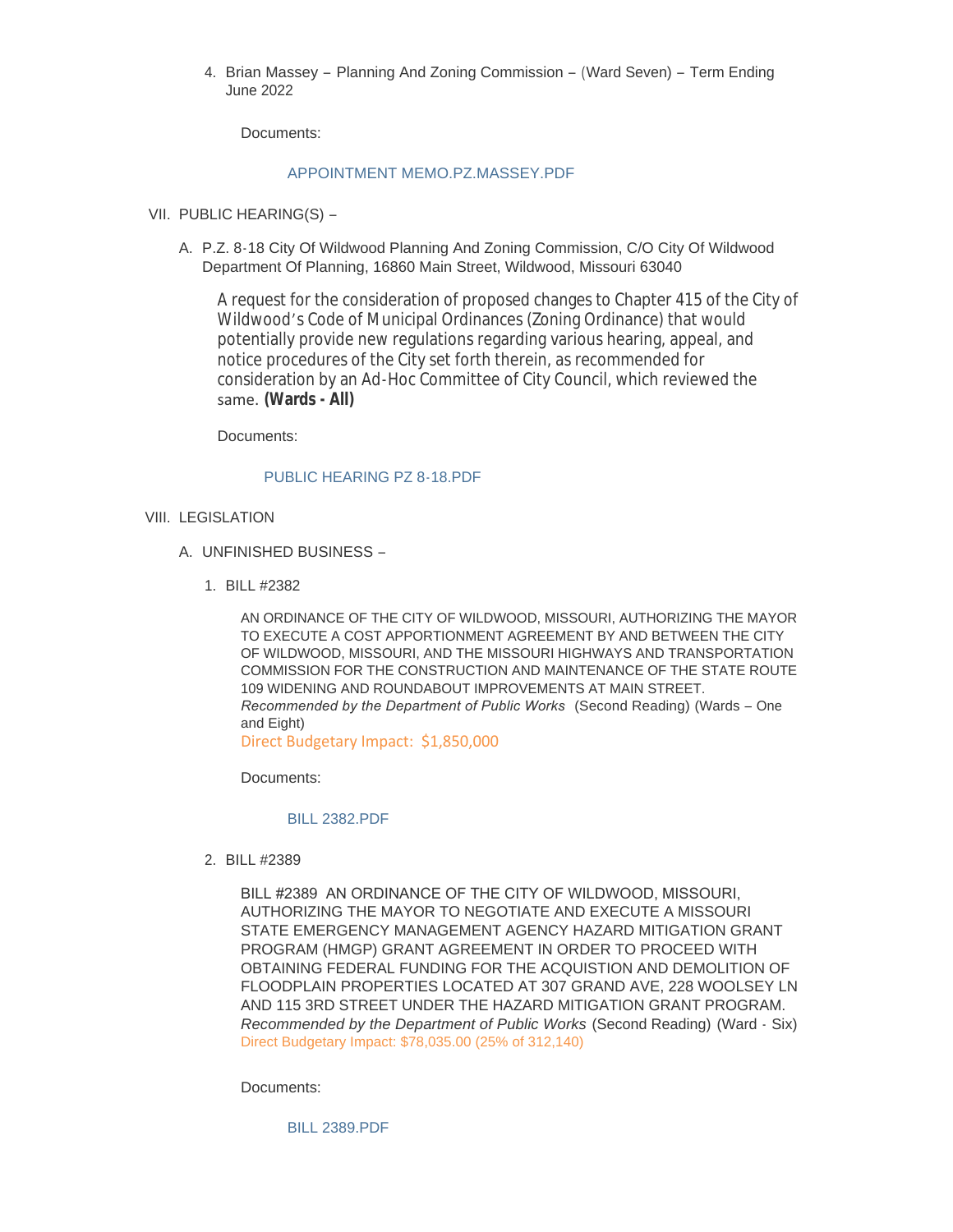BILL #2390 3.

AN ORDINANCE OF THE CITY OF WILDWOOD, MISSOURI, AUTHORIZING THE MAYOR TO NEGOTIATE AND EXECUTE A CONSULTANT/ SERVICES AGREEMENT ON BEHALF OF THE CITY OF WILDWOOD WITH CIVIL DESIGN, INC., FOR THE DESIGN OF THE STRECKER ROAD SIDEWALK PROJECT WITHIN THE CITY OF WILDWOOD. *Recommended by the Administration / Public Works Committee* (Second Reading) (Wards – Two and Four) Direct Budgetary Impact: \$105,050.04

Documents:

#### [BILL 2390.PDF](https://www.cityofwildwood.com/AgendaCenter/ViewFile/Item/17104?fileID=24358)

BILL #2391 4.

AN ORDINANCE OF THE CITY OF WILDWOOD, MISSOURI, AMENDING SECTIONS 115.300 AND 135.360 OF THE CODE OF ORDINANCES OF THE CITY OF WILDWOOD BY DELETING THEM IN THEIR ENTIRETY AND ENACTING, IN LIEU THEREOF, NEW SECTIONS 115.300 AND 135.360; PROVIDING FOR THE APPOINTMENT OF A DEPUTY CITY CLERK AND A DEPUTY COURT CLERK. *Recommended by the City Administrator* (Second Reading) (Wards – All) Direct Budgetary Impact: None

Documents:

#### [BILL 2391.PDF](https://www.cityofwildwood.com/AgendaCenter/ViewFile/Item/17105?fileID=24359)

BILL #2393 5.

AN ORDINANCE OF THE CITY OF WILDWOOD, MISSOURI, AUTHORIZING THE MAYOR TO NEGOTIATE AND EXECUTE AN INTERGOVERNMENTAL AGREEMENT WITH ST. LOUIS COUNTY, MISSOURI, ACTING FOR THE ST. LOUIS COUNTY EMERGENCY COMMUNICATIONS COMMISSION, FOR NEXT GENERATION 9-1-1 SERVICE. *Recommended by the City Administrator*  (Second Reading) (Wards – All) Direct Budgetary Impact: None

Documents:

#### [BILL 2393.PDF](https://www.cityofwildwood.com/AgendaCenter/ViewFile/Item/17106?fileID=24360)

BILL #2394 6.

AN ORDINANCE BY THE CITY COUNCIL OF THE CITY OF WILDWOOD, MISSOURI AUTHORIZING THE MAYOR OF THE CITY OF WILDWOOD, MISSOURI TO ENTER INTO AN ATTACHMENT AGREEMENT WITH THE MISSOURI- AMERICAN WATER COMPANY FOR ITS PLANNED USE OF CITY-OWNED INTERNET POLES IN ASSOCIATION WITH DATA COLLECTION UNIT INSTALLATIONS (DCU). *Recommended by the Department of Planning and Parks*  (Second Reading) (Wards – All) Direct Budgetary Impact: TBD

Documents: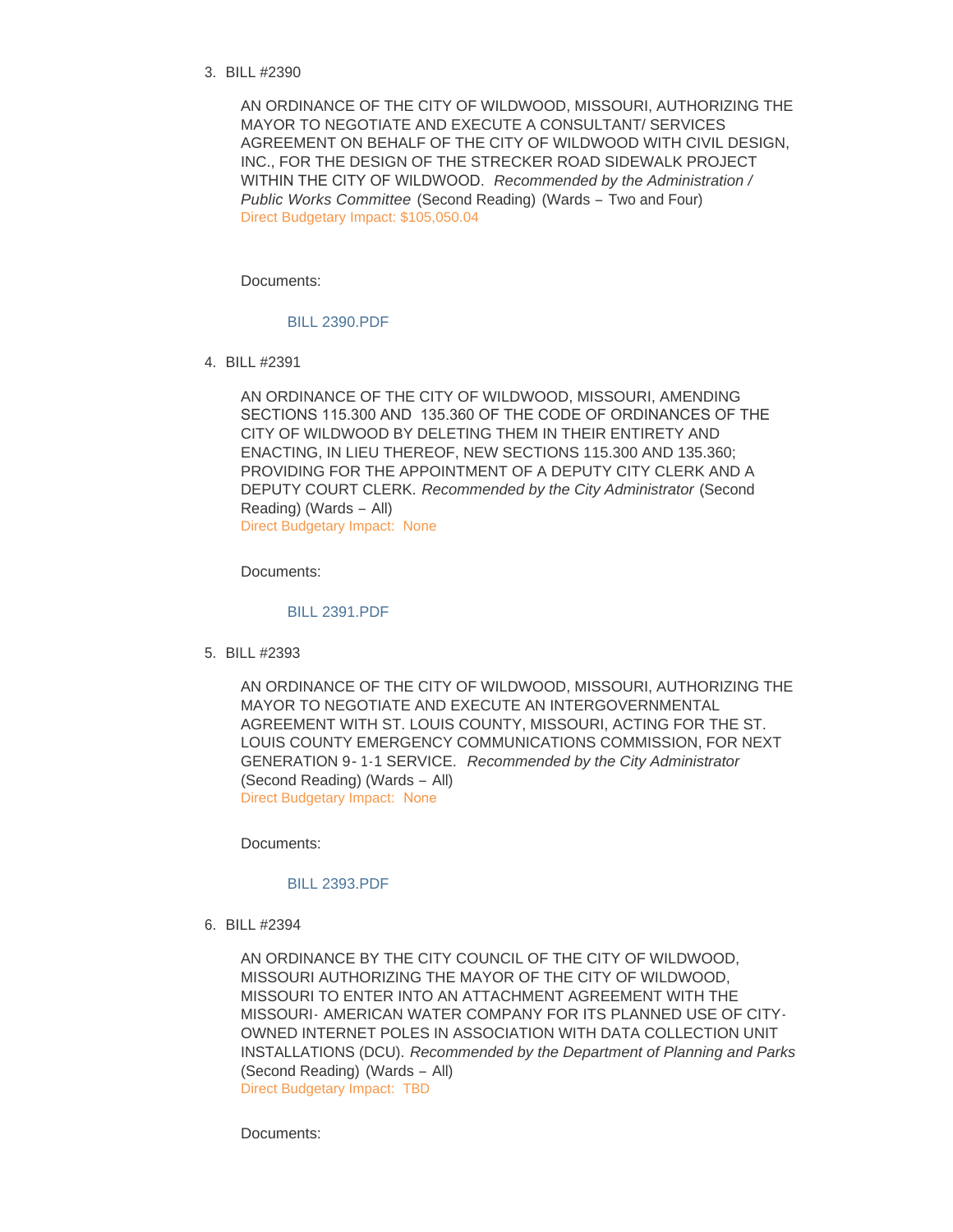### [BILL 2394.PDF](https://www.cityofwildwood.com/AgendaCenter/ViewFile/Item/17107?fileID=24361)

BILL #2395 7.

AN ORDINANCE BY THE CITY COUNCIL OF THE CITY OF WILDWOOD, MISSOURI APPROVING A RESUBDIVISION PLAT, TO BE KNOWN AS *"THE VILLAGES AT BRIGHTLEAF - PLAT THREE,"* A GENERAL WARRANTY DEED, AND A DEPOSIT AGREEMENT, WITH ASSOCIATED LETTERS OF CREDIT, GUARANTEEING CERTAIN REQUIRED IMPROVEMENTS, FOR A 27.76-ACRE PORTION OF THE OVERALL 78.8- ACRE RESIDENTIAL DEVELOPMENT AREA, WHICH DIVIDES OUTLOTS "A" AND "D" OF PLAT ONE INTO ONE-HUNDRED TWO (102) LOTS AND ADDITIONAL COMMON GROUND AREA, BEING PART OF SECTION 1, TOWNSHIP 44 NORTH, RANGE 3 EAST, CITY OF WILDWOOD, ST. LOUIS COUNTY, MISSOURI, AND, MORE SPECIFICALLY, SITUATED NORTH OF STATE ROUTE 100, WEST OF TAYLOR ROAD." *Recommended by the Department of Planning and Parks* (First Reading) (Ward – Five) Direct Budgetary Impact: None

Documents:

### [BILL 2395.PDF](https://www.cityofwildwood.com/AgendaCenter/ViewFile/Item/17002?fileID=24329)

BILL #2396 8.

AN ORDINANCE AUTHORIZING THE MAYOR OF THE CITY OF WILDWOOD, MISSOURI, TO EXECUTE A COST APPORTIONMENT AGREEMENT BY AND BETWEEN THE CITY OF WILDWOOD, MISSOURI, AND THE MISSOURI HIGHWAYS AND TRANSPORTATION COMMISSION FOR THE MAINTENANCE OF AESTHETIC ENHANCEMENTS TO THE STATE ROUTE 109 BRIDGE OVER STATE ROUTE 100. *Recommended by the Architectural Review Board* (Second Reading) (Wards – One, Five and Eight) Direct Budgetary Impact: \$119,000

Documents:

#### [BILL 2396.PDF](https://www.cityofwildwood.com/AgendaCenter/ViewFile/Item/17109?fileID=24363)

- B. NEW BUSINESS
	- BILL #2397 1.

AN ORDINANCE REVISING THE BUDGET FOR THE CITY OF WILDWOOD, MISSOURI, FOR THE FISCAL YEAR COMMENCING ON JANUARY 1, 2018 AND ENDING ON DECEMBER 31, 2018. *Recommended by the City Administrator* (First Reading) (Wards  $-$  All)

Direct Budgetary Impact: TBD

Documents:

#### [BILL 2397.PDF](https://www.cityofwildwood.com/AgendaCenter/ViewFile/Item/17005?fileID=24334)

- IX. RESOLUTIONS
	- A. Previously Referred To Council Mediation Committee On 4/23/2018
		- 1. RESOLUTION 2018-11 RESOLUTION OF CENSURE OF COUNCIL MEMBER TAMMY SHEA. Recommended By The City Council (Wards – All)

Documents: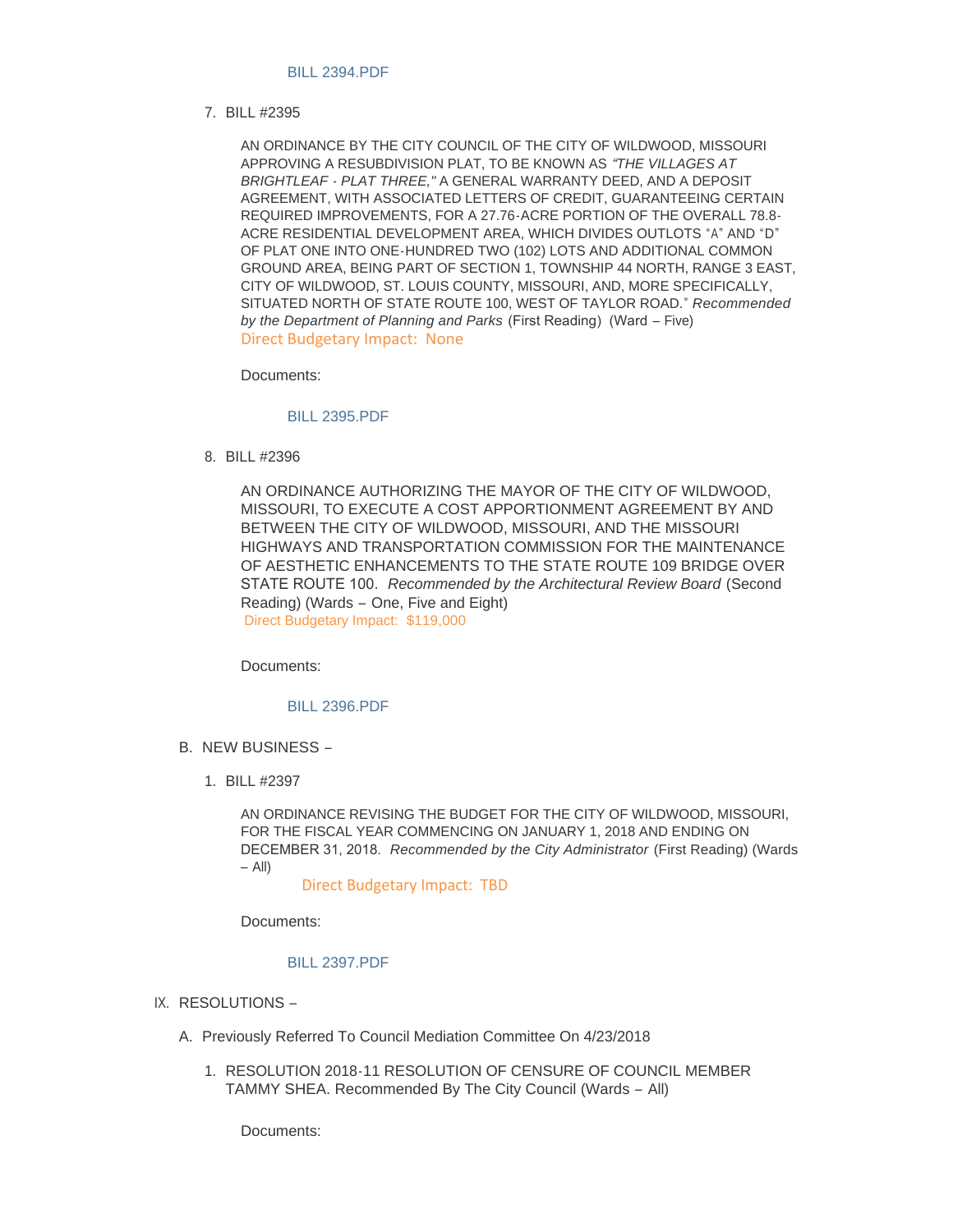# [RESOLUTION 2018-11.PDF](https://www.cityofwildwood.com/AgendaCenter/ViewFile/Item/17113?fileID=24366) [MEDIATION COMMITTEE FINAL REPORT.PDF](https://www.cityofwildwood.com/AgendaCenter/ViewFile/Item/17113?fileID=24367)

# X. MISCELLANEOUS

- A. Receive And File Two Items
	- 1. Draft Recommendation Of The Site Plan Subcommittee Of The Planning And Zoning Commission For P.Z. 25 Through 43-16 Missouri American Water Company (MOAW) Data Collection Units (DCU) – Nineteen (19) Approved Conditional Use Permits (CUP) For The Placement Of Data Collection Units (DCU) Upon New And Existing Poles To Be Located Within The Rights-Of-Way And Planned Private Easement Areas Throughout The City Of Wildwood In Order To Facilitate The Collection Of Water Meter Usage. The Site Development Plans For These Identified Data Collection Units (DCU) Consist Of One (1) Existing Emergency Alert Siren Pole And Eighteen (18) New Poles And Have Been Authorized At The Following Locations:

Documents:

# [RECEIVE AND FILE PZ 25 THROUGH 43-16.PDF](https://www.cityofwildwood.com/AgendaCenter/ViewFile/Item/17010?fileID=24332)

- 1. P.Z. 25-16 MOAW DCU 120 Unit To Be Placed Upon The Existing Emergency Alert Siren Pole Located Within The Eastern Right-Of- Way Of Ossenfort Road (Generally Located Adjacent To 2400 Ossenfort Road/Locator Number: 23Y44016); At The Following Latitude And Longitude: LAT 38.590311/LONG - 90.72182. (Ward One)
- 2. P.Z. 26-16 MOAW DCU AAKD Unit To Be Placed Upon A New Pole Located Within The Western Right-Of-Way Of Strecker Road (Generally Located Adjacent To 256 Timber Meadow Drive/Locator Number: 22U230094); At The Following Latitude And Longitude: LAT 38.600386/LONG -90.610441. (Ward Four)
- 3. P.Z. 27-16 MOAW DCU ABGJ Unit To Be Placed Upon A New Pole Located Within The Northern Right-Of-Way Of Strecker Road (Generally Located Adjacent To 165 Strecker Road/Locator Number: 22U33031); At The Following Latitude And Longitude: LAT 38.597546/LONG -90.604606. (Ward Two)
- 4. P.Z. 28-16 MOAW DCU AAPR Unit To Be Placed Upon A New Pole Located Within The Western Right-Of-Way Of Green Pines Drive (Generally Located Adjacent To 16543 Green Pines Drive/ Locator Number: 23V640855); At The Following Latitude And Longitude: LAT 38.590454/LONG -90.625718. (Ward Four)
- 5. P.Z. 29-16 MOAW DCU AAVV Unit To Be Placed Upon A New Pole Located Within The Western Right-Of-Way Of St. Paul Road (Generally Located Adjacent To 700 Arbor Chase Drive/ Locator Number: 24T220186); At The Following Latitude And Longitude: LAT 38.569752/LONG -90.580899. (Ward Six)
- 6. P.Z. 30-16 MOAW DCU Cherry Hills Tank Unit To Be Placed Upon A New Pole Located On Property Owned By Missouri American Water Company (Street Address: 517 Audubon Village Spur/Locator Number: 25V630199); At The Following Latitude And Longitude: LAT 38.564881/LONG -90.627222. (Ward Eight)
- 7. P.Z. 31-16 MOAW DCU Strecker Road Booster Unit To Be Placed Upon A New Pole Located On Property Owned By Missouri American Water Company (Street Address: 985 Strecker Road/Locator Number: 20U420040); At The Following Latitude And Longitude: LAT 38.629341/LONG -90.615507. (Ward Three)
- 8. P.Z. 32-16 MOAW DCU ABGW Unit To Be Placed Upon A New Pole Located Within The Eastern Right-Of-Way Of Woodlands Road (Generally Located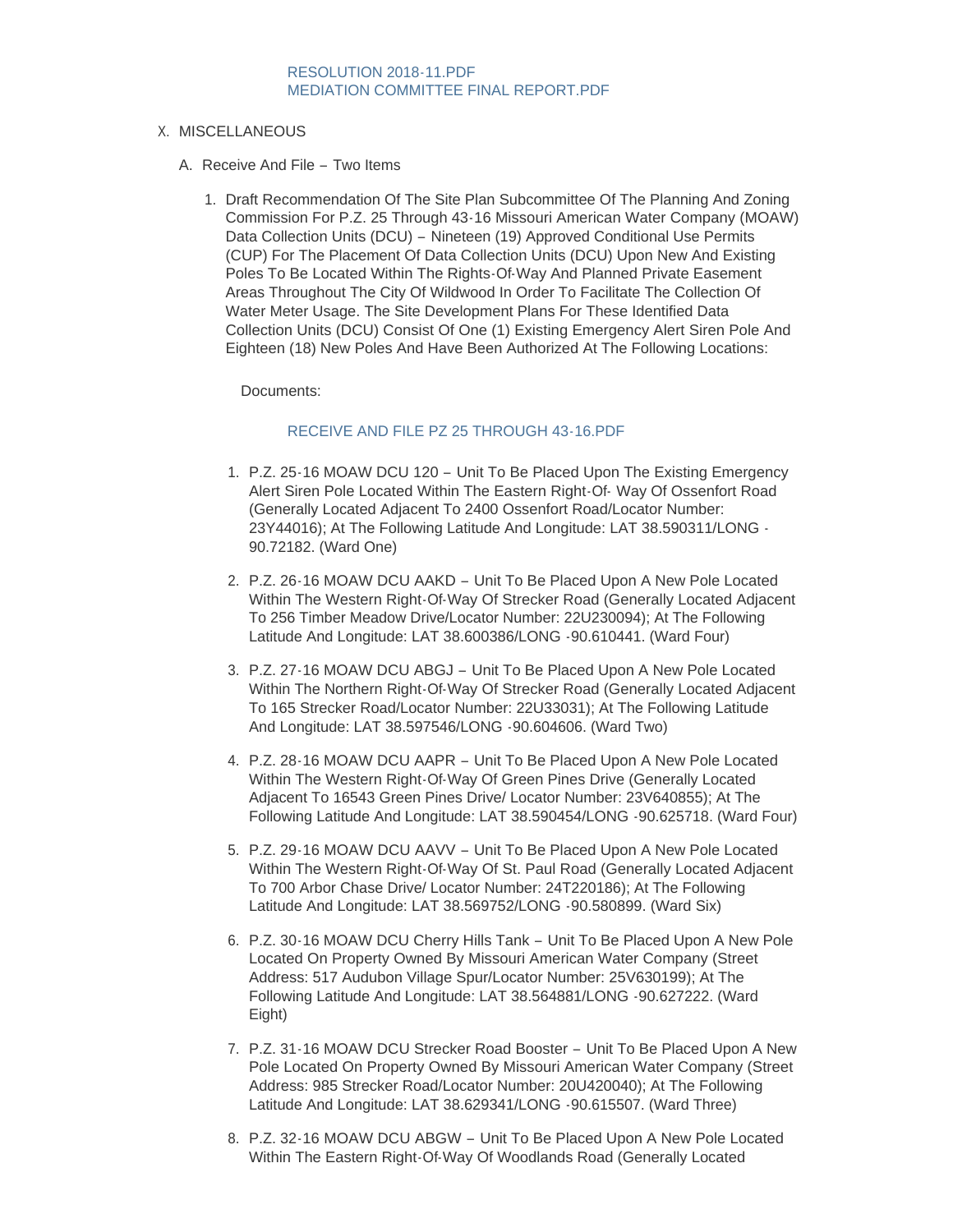Adjacent To 3018 Woodlands Road/ Locator Number: 24X310104); At The Following Latitude And Longitude: LAT 38.568587/LONG -90.681172. (Ward One)

- 9. P.Z. 33-16 MOAW DCU ABGV Unit To Be Placed Upon A New Pole Located Within The Northern Right-Of-Way Of Hawk Mountain Road (Generally Located Adjacent To 19120 Hawk Mountain Road/ Locator Number: 22Y310071); At The Following Latitude And Longitude: LAT 38.595167/LONG -90.709239. (Ward One)
- P.Z. 34-16 MOAW DCU ABGS Unit To Be Placed Upon A New Pole Located 10. Within The Eastern Right-Of-Way Of DeHart Farms Road (Generally Located Adjacent To 2312 Dehart Farm Road/ Locator Number: 23Y520105); At The Following Latitude And Longitude: LAT 38.588474/LONG -90.710842. (Ward One)
- P.Z. 35-16 MOAW DCU ABDU Unit To Be Placed Upon A New Pole Located 11. Within The Western Right-Of-Way Of Sheffield Forest Drive (Generally Located Adjacent To 1033 Sheffield Forest Drive/ Locator Number: 25T210090); At The Following Latitude And Longitude: LAT 38.555334/LONG -90.584592. (Ward Six)
- P.Z. 36-16 MOAW DCU AAVQ Unit To Be Placed Upon A New Pole Located 12. Within The Southern Right-Of-Way Of Fullerton Meadows Drive (Generally Located Adjacent To 16415 Village Plaza View Drive/Locator Number: 23U140657); At The Following Latitude And Longitude: LAT 38.584817/LONG - 90.618464. (Ward Four)
- P.Z. 37-16 MOAW DCU AASJ Unit To Be Placed Upon A New Pole Located 13. Within The Northern Right-Of-Way Of Radcliffe Place Drive (Generally Located Adjacent To 17315 Radcliffe Place/ Locator Number: 26V210077); At The Following Latitude And Longitude: LAT 38.540987/LONG -90.640682. (Ward Six)
- P.Z. 38-16 MOAW DCU AASH Unit To Be Placed Upon A New Pole Located 14. Within The Eastern Right-Of-Way Of Shepard Road (Generally Located Adjacent To 18070 Deer Haven Drive/ Locator Number: 21V330208); At The Following Latitude And Longitude: LAT 38.612047 /LONG -90.631173. (Ward Three)
- P.Z. 39-16 MOAW DCU AAQP Unit To Be Placed Upon A New Pole Located 15. Within The Northern Right-Of-Way Of Orrville Road (Generally Located Adjacent To 17245 Orrville Road); At The Following Latitude And Longitude: LAT 38.631569/LONG -90.636743. (Ward Two)
- P.Z. 40-16 MOAW DCU AAAN Unit To Be Placed Upon A New Pole Located 16. Within The Western Right-Of-Way Of Ossenfort Road (Generally Located Adjacent To 2808 St. Albans Forest Court/ Locator Number: 24Y440143); At The Following Latitude And Longitude: LAT 38.578164/LONG -90.721904. (Ward Six)
- 17. P.Z. 41-16 MOAW DCU AAHX Unit To Be Placed Upon A New Pole Located Within The Western Right-Of-Way Of Cougar Trails Avenue (Generally Located Adjacent To 2725 Christy Avenue/ Locator Number: 24W610045); At The Following Latitude And Longitude: LAT 38.574991/LONG -90.654885. (Ward One)
- 18. P.Z. 42-16 MOAW DCU ABIB Unit To Be Placed Upon A New Pole Located Within The Eastern Right-Of-Way Of Indian Tree Run (Generally Located Adjacent To 2438 Indian Tree Run/ Locator Number: 21V340052); At The Following Latitude And Longitude: LAT 38.611969/LONG -90.625953. (Ward Three)
- 19. P.Z. 43-16 MOAW Valley Road Booster Unit To Be Placed Upon A New Pole Located Within The Eastern Right-Of-Way Of Valley Road (Generally Located Adjacent To 2340 Valley Road/ Locator Number: 20U310013); At The Following Latitude And Longitude: LAT 38.620148/LONG -90.602776. (Ward Two)
- 2. A Recommendation Report Of The Department Of Planning To The Planning And Zoning Commission Seeking Its Action On An Interim, And Temporary, Approval Of A